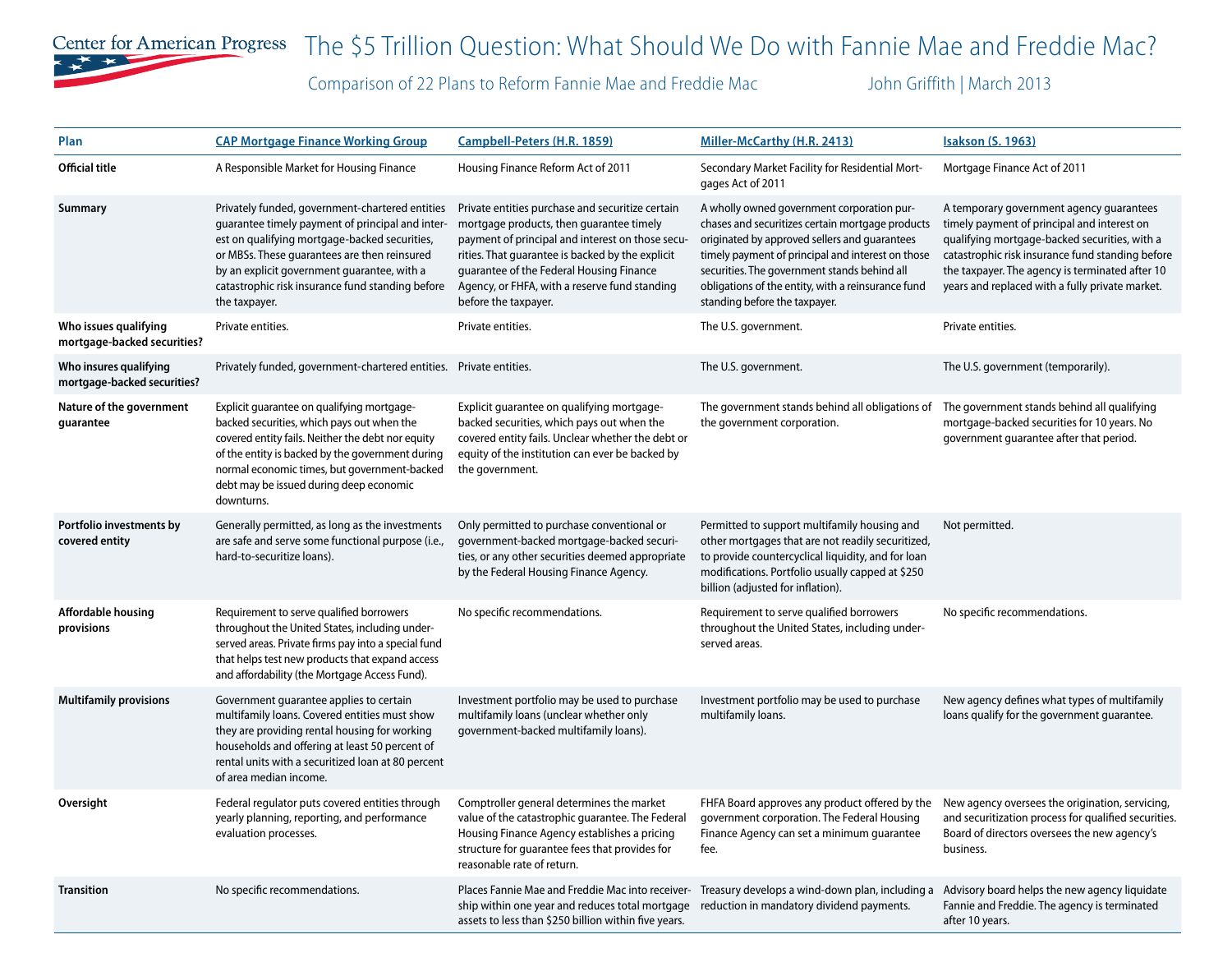| Plan                                                  | <b>Corker (S.1834)</b>                                                                                                                                                                                                                                                                                                                                       | Hensarling (H.R.1182)                                                                                                                                                                                                                                                                                                                                                                                                                                                                                                                                      | <b>National Association of Home Builders</b>                                                                                                                                                                                                                                       | <b>Mortgage Bankers Association</b>                                                                                                                                                                                                                                                                                                                                                                                  |
|-------------------------------------------------------|--------------------------------------------------------------------------------------------------------------------------------------------------------------------------------------------------------------------------------------------------------------------------------------------------------------------------------------------------------------|------------------------------------------------------------------------------------------------------------------------------------------------------------------------------------------------------------------------------------------------------------------------------------------------------------------------------------------------------------------------------------------------------------------------------------------------------------------------------------------------------------------------------------------------------------|------------------------------------------------------------------------------------------------------------------------------------------------------------------------------------------------------------------------------------------------------------------------------------|----------------------------------------------------------------------------------------------------------------------------------------------------------------------------------------------------------------------------------------------------------------------------------------------------------------------------------------------------------------------------------------------------------------------|
| <b>Official title</b>                                 | Residential Mortgage Market Privatization and<br><b>Standardization Act</b>                                                                                                                                                                                                                                                                                  | <b>GSE Bailout Elimination and Taxpayer Protection</b><br>Act                                                                                                                                                                                                                                                                                                                                                                                                                                                                                              | A Comprehensive Framework for Mortgage<br>Finance System Reform                                                                                                                                                                                                                    | MBA's Recommendations for the Future Govern-<br>ment Role in the Core Secondary Mortgage<br>Market                                                                                                                                                                                                                                                                                                                   |
| Summary                                               | Wind down Fannie and Freddie over a 10-year<br>period without an ongoing government<br>guarantee on mortgage debt. Establish a new,<br>purely private futures market for mortgage-<br>backed securities (which eventually replaces the<br>TBA market) based on minimum standards for<br>underwriting, pooling and servicing agreements,<br>and transparency. | Wind down Fannie and Freddie completely over<br>a 15-year period and establish a purely private<br>market for housing finance, with no govern-<br>ment guarantee beyond FHA and other existing<br>affordable housing programs.                                                                                                                                                                                                                                                                                                                             | Private entities purchase and securitize certain<br>mortgage products. Originators pay into an MBS<br>insurance fund, which is managed and guaran-<br>teed by the federal government.                                                                                              | Privately funded, government-chartered entities<br>purchase and securitize certain mortgage prod-<br>ucts, and guarantee timely payment of principal<br>and interest on those securities, with risk reten-<br>tion from originators, issuers, and other secondary<br>market entities. That guarantee is backed by an<br>explicit government guarantee with a federal<br>insurance fund standing before the taxpayer. |
| Who issues qualifying<br>mortgage-backed securities?  | Private entities.                                                                                                                                                                                                                                                                                                                                            | Private entities.                                                                                                                                                                                                                                                                                                                                                                                                                                                                                                                                          | Private entities.                                                                                                                                                                                                                                                                  | Private entities.                                                                                                                                                                                                                                                                                                                                                                                                    |
| Who insures qualifying<br>mortgage-backed securities? | Private entities.                                                                                                                                                                                                                                                                                                                                            | Private entities.                                                                                                                                                                                                                                                                                                                                                                                                                                                                                                                                          | The U.S. government.                                                                                                                                                                                                                                                               | Privately funded, government-chartered entities.                                                                                                                                                                                                                                                                                                                                                                     |
| Nature of the government<br>guarantee                 | No government guarantee.                                                                                                                                                                                                                                                                                                                                     | No government guarantee.                                                                                                                                                                                                                                                                                                                                                                                                                                                                                                                                   | Explicit guarantee on principal and interest on<br>qualifying mortgage-backed securities, which<br>pays out only in catastrophic situations where<br>private capital and insurance reserves are<br>"depleted."                                                                     | Explicit security-level guarantee on qualifying<br>mortgage-backed securities, called upon only in<br>situations of "extreme market distress."                                                                                                                                                                                                                                                                       |
| Portfolio investments by<br>covered entity            | N/A (no covered entity)                                                                                                                                                                                                                                                                                                                                      | N/A (no covered entity)                                                                                                                                                                                                                                                                                                                                                                                                                                                                                                                                    | No specific recommendations.                                                                                                                                                                                                                                                       | Generally not permitted, but can have a small<br>portfolio for mortgages that are purchased but<br>not yet securitized. Portfolio investments can<br>also fund multifamily mortgages that are not<br>easily securitized.                                                                                                                                                                                             |
| <b>Affordable housing</b><br>provisions               | No specific recommendations.                                                                                                                                                                                                                                                                                                                                 | Repeal the affordable housing goals and the<br>housing trust fund.                                                                                                                                                                                                                                                                                                                                                                                                                                                                                         | No specific recommendations.                                                                                                                                                                                                                                                       | Government guarantee cannot be used for<br>additional public or social housing policy<br>goals. Policymakers should consider using any<br>surpluses from the federal insurance fund to sup-<br>port affordable housing.                                                                                                                                                                                              |
| <b>Multifamily provisions</b>                         | New futures market covers single-family and<br>multifamily mortgages.                                                                                                                                                                                                                                                                                        | No specific recommendations.                                                                                                                                                                                                                                                                                                                                                                                                                                                                                                                               | Existing Fannie and Freddie multifamily plat-<br>forms transferred to the new framework.                                                                                                                                                                                           | No specific recommendations. (Issue still under<br>review.)                                                                                                                                                                                                                                                                                                                                                          |
| Oversight                                             | Federal banking agencies establish minimum<br>standards for underwriting and develop uniform<br>regulatory practices for the mortgage market.<br>Establish a new industry-financed database to<br>streamline mortgage securitization.                                                                                                                        | No specific recommendations.                                                                                                                                                                                                                                                                                                                                                                                                                                                                                                                               | A strong independent regulatory agency,<br>governed by a board, oversees the covered MBS<br>market and manages the insurance fund. An<br>"investor-oriented" rating agency made up of<br>large fixed-income investors develops criteria for<br>private mortgage-backed securities. | Federal regulator oversees the covered entities'<br>products, pricing and capital adequacy. Industry<br>participants, covered entities, the government<br>reinsurance entity (could be Ginnie Mae), and<br>federal regulators define the products covered<br>by new guarantees.                                                                                                                                      |
| <b>Transition</b>                                     | Fannie and Freddie are gradually sold off to<br>investors by at least 10 percent each year over 10<br>years. Guarantees business drawn down parallel<br>to portfolio size.                                                                                                                                                                                   | Appoint the Federal Housing Finance Agency<br>as receiver of Fannie and Freddie (if deemed<br>financially viable) and establish a holding<br>corporation and dissolution trust fund to divide<br>assets and liabilities. Over the first 15 years, scale<br>back the guarantee business by increasing fees,<br>decreasing loan limits, and restricting the type of<br>mortgages the firms can purchase. The Federal<br>Housing Finance Agency and the Treasury<br>Department are then given a 10-year window to<br>wind down Fannie and Freddie completely. | No specific recommendations.                                                                                                                                                                                                                                                       | Fannie and Freddie are used as the foundation<br>for new private entities, starting with one or<br>two with the option to build up more over time.<br>Consider using a good bank/bad bank strategy<br>to resolve their assets and liabilities.                                                                                                                                                                       |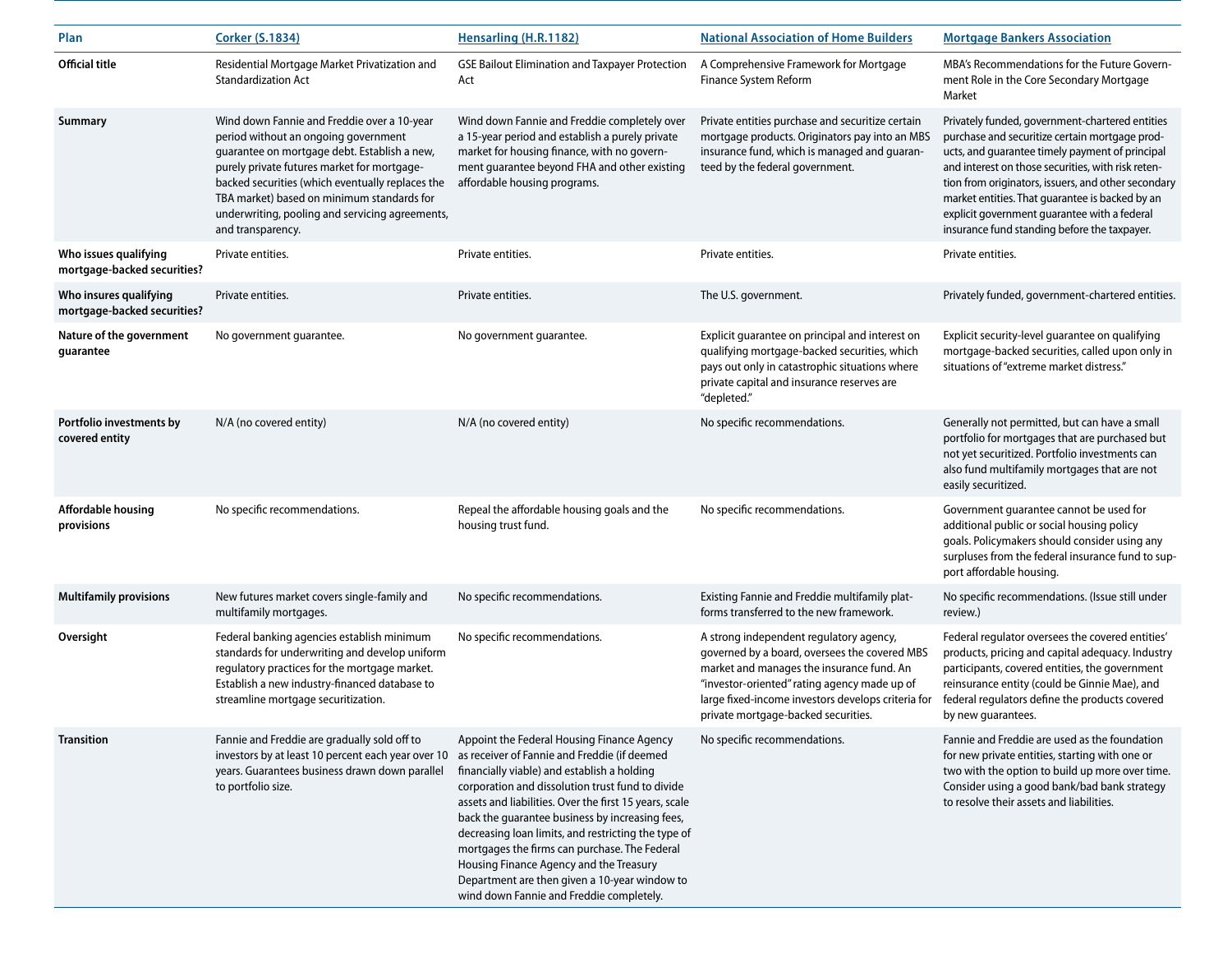| Plan                                                  | <b>Marron-Swagel</b>                                                                                                                                                                                                                                                                                                                                                                                                                              | <b>Federal Reserve Bank of New York</b>                                                                                                                                                                                                                                                                                                                                                                                                                                                                | Hancock-Passmore (Federal Reserve Board) Zandi-DeRitis (Moody's)                                                                                                                                                                                                                                                                                                                                                          |                                                                                                                                                                                                                                                                                                                                                                                                                                                                                               |
|-------------------------------------------------------|---------------------------------------------------------------------------------------------------------------------------------------------------------------------------------------------------------------------------------------------------------------------------------------------------------------------------------------------------------------------------------------------------------------------------------------------------|--------------------------------------------------------------------------------------------------------------------------------------------------------------------------------------------------------------------------------------------------------------------------------------------------------------------------------------------------------------------------------------------------------------------------------------------------------------------------------------------------------|---------------------------------------------------------------------------------------------------------------------------------------------------------------------------------------------------------------------------------------------------------------------------------------------------------------------------------------------------------------------------------------------------------------------------|-----------------------------------------------------------------------------------------------------------------------------------------------------------------------------------------------------------------------------------------------------------------------------------------------------------------------------------------------------------------------------------------------------------------------------------------------------------------------------------------------|
| <b>Official title</b>                                 | Whither Fannie and Freddie? A Proposal for<br>Reforming the Housing GSEs                                                                                                                                                                                                                                                                                                                                                                          | A Private Lender Cooperative Model for Residen-<br>tial Mortgage Finance                                                                                                                                                                                                                                                                                                                                                                                                                               | An Analysis of Government Guarantees and the<br>Functioning of Asset-Backed Securities Markets                                                                                                                                                                                                                                                                                                                            | The Future of the Mortgage Finance System                                                                                                                                                                                                                                                                                                                                                                                                                                                     |
| Summary                                               | Private companies, starting with restructured<br>Fannie and Freddie, buy qualifying mortgages<br>and bundle them into securities. The federal<br>government guarantees payments of principal<br>and interest on those securities, paid for by a fee<br>charged to MBS issuers. Over time, other private<br>firms such as bank subsidiaries are allowed to<br>compete by securitizing conforming loans and<br>purchasing the government guarantee. | A government-chartered utility, mutually owned<br>by financial institutions engaged in mort-<br>gage lending, buys and securitizes qualifying<br>mortgages. The utility uses a mutualized loss<br>pool, accumulated through MBS guarantee fees<br>in addition to paid-in capital, to absorb credit<br>losses, backed by an explicit, priced government<br>reinsurance guarantee against catastrophic loss.                                                                                             | A government bond insurer, organized as an<br>independent federal agency along the lines of<br>the Federal Deposit Insurance Corporation, guar<br>antees timely payment of principal and interest<br>on qualifying mortgage-backed securities, with a<br>catastrophic insurance fund before the taxpayer.<br>The agency has a line of credit with the Treasury<br>accessible only when faced with catastrophic<br>losses. | Privately capitalized, federally chartered enti-<br>ties purchase qualifying mortgages, package<br>them into securities, and guarantee payment of<br>principal and interest on those securities. The<br>federal government provides reinsurance on the<br>mortgage-backed securities with a reserve fund<br>before the taxpayer, and runs a single mortgage<br>securitization facility to standardize the process.                                                                            |
| Who issues qualifying<br>mortgage-backed securities?  | Private entities.                                                                                                                                                                                                                                                                                                                                                                                                                                 | Private entities, as part of a government-char-<br>tered cooperative.                                                                                                                                                                                                                                                                                                                                                                                                                                  | Private entities or the U.S. government.                                                                                                                                                                                                                                                                                                                                                                                  | Privately funded, government-chartered entities.                                                                                                                                                                                                                                                                                                                                                                                                                                              |
| Who insures qualifying<br>mortgage-backed securities? | The U.S. government.                                                                                                                                                                                                                                                                                                                                                                                                                              | Private entities, as part of the cooperative's mutu-<br>alized loss pool. The utility may also sell off a small<br>amount of credit risk to the market.                                                                                                                                                                                                                                                                                                                                                | The U.S. government.                                                                                                                                                                                                                                                                                                                                                                                                      | Privately funded, government-chartered entities.                                                                                                                                                                                                                                                                                                                                                                                                                                              |
| Nature of the government<br>guarantee                 | Explicit guarantee on qualifying mortgage-<br>backed securities, which pays out only after a<br>firm's shareholders are wiped out. The entities<br>themselves are not quaranteed.                                                                                                                                                                                                                                                                 | Explicit guarantee on pools of mortgage-backed<br>securities, which pays out when the coop-<br>erative's mutual loss pool has eroded below a<br>minimum threshold.                                                                                                                                                                                                                                                                                                                                     | Explicitly-priced guarantee on qualifying<br>mortgage-backed securities covered by risk-<br>based premiums, with a line of credit to cover<br>catastrophic losses.                                                                                                                                                                                                                                                        | Explicit guarantee on qualifying mortgage-<br>backed securities, which only pays out after the<br>covered entity suffers major losses.                                                                                                                                                                                                                                                                                                                                                        |
| Portfolio investments by<br>covered entity            | Generally not permitted until there is adequate<br>private competition, but can have a small portfo-<br>lio for mortgages that are purchased but not yet<br>securitized.                                                                                                                                                                                                                                                                          | Not permitted.                                                                                                                                                                                                                                                                                                                                                                                                                                                                                         | Not permitted.                                                                                                                                                                                                                                                                                                                                                                                                            | Generally not permitted, but can have a small port-<br>folio for warehousing loans before securitization,<br>purchasing loans from smaller banks, developing<br>new products, supporting certain loans for which<br>there are limited markets, and loss mitigation.                                                                                                                                                                                                                           |
| <b>Affordable housing</b><br>provisions               | End all affordable housing subsidies through<br>Fannie and Freddie. Congress pursues these<br>goals directly through traditional spending or<br>tax policies.                                                                                                                                                                                                                                                                                     | The utility does not have explicit affordable<br>housing goals. The Federal Housing Administra-<br>tion takes the lead on this.                                                                                                                                                                                                                                                                                                                                                                        | No specific recommendations.                                                                                                                                                                                                                                                                                                                                                                                              | Covered entities are not subject to affordable<br>housing goals-the Federal Housing Adminis-<br>tration serves this purpose. Policymakers may<br>establish an explicit fee on insurance institutions<br>to fund these goals.                                                                                                                                                                                                                                                                  |
| <b>Multifamily provisions</b>                         | No specific recommendations.                                                                                                                                                                                                                                                                                                                                                                                                                      | Consider separating the support mechanisms for<br>single- and multifamily lending, given the basic<br>differences between the two markets.                                                                                                                                                                                                                                                                                                                                                             | No specific recommendations.                                                                                                                                                                                                                                                                                                                                                                                              | The covered entity's portfolio may be used to<br>purchase multifamily loans.                                                                                                                                                                                                                                                                                                                                                                                                                  |
| Oversight                                             | A federal regulator ensures the quality of the<br>conforming loans and that entities maintain<br>sufficient capital.                                                                                                                                                                                                                                                                                                                              | The Federal Housing Finance Agency or another<br>regulator oversees the cooperative's products<br>and business, fee pricing (including veto power),<br>risk management systems, and manages the tail<br>risk insurance fund. Key decision-making author-<br>ity on day-to-day management delegated to a<br>board of directors made up primarily of coopera-<br>tive members, with restrictions on the power<br>of largest members. Members also monitor one<br>another's participation in the utility. | The new agency oversees all types of secu-<br>ritizations and asset-backed bond issuance,<br>possibly including a new covered bond market.<br>The government guarantee is limited to well-<br>defined loan types with low loan-to-value ratios,<br>controlled through borrower down payments,<br>private forms of insurance, and other credit<br>enhancements.                                                            | A federal regulator (likely the Federal Hous-<br>ing Finance Agency) charters covered entities,<br>establishes capital and liquidity requirements,<br>determines underwriting standards and loan<br>limits for qualifying mortgages, oversees the<br>entities business practices, and manages the fed-<br>eral insurance fund. A government securitization<br>facility (could be within Ginnie Mae) processes<br>payments to investors and standardizes the<br>entire securitization process. |
| <b>Transition</b>                                     | Start by converting Fannie and Freddie to private<br>entities, with the government selling off its own-<br>ership stakes. The existing investment portfolios<br>are wound down or sold to other investors. Set<br>strict limits on their activities for 5-10 years<br>while competition develops in the securitization<br>industry.                                                                                                               | Each member provides equity capital to the<br>cooperative to build initial ownership shares and<br>a mutualized loss pool. Over time the loss pool<br>accumulates through guarantee fees.                                                                                                                                                                                                                                                                                                              | No specific recommendations.                                                                                                                                                                                                                                                                                                                                                                                              | Steadily reduce Fannie's and Freddie's portfolios<br>until each portfolio is no greater than \$250<br>billion. Lower the conforming and FHA loan<br>limits. Transfer credit enhancement functions<br>to the new regulator, securitization functions to<br>the new facility, and affordable housing goals to<br>the FHA.                                                                                                                                                                       |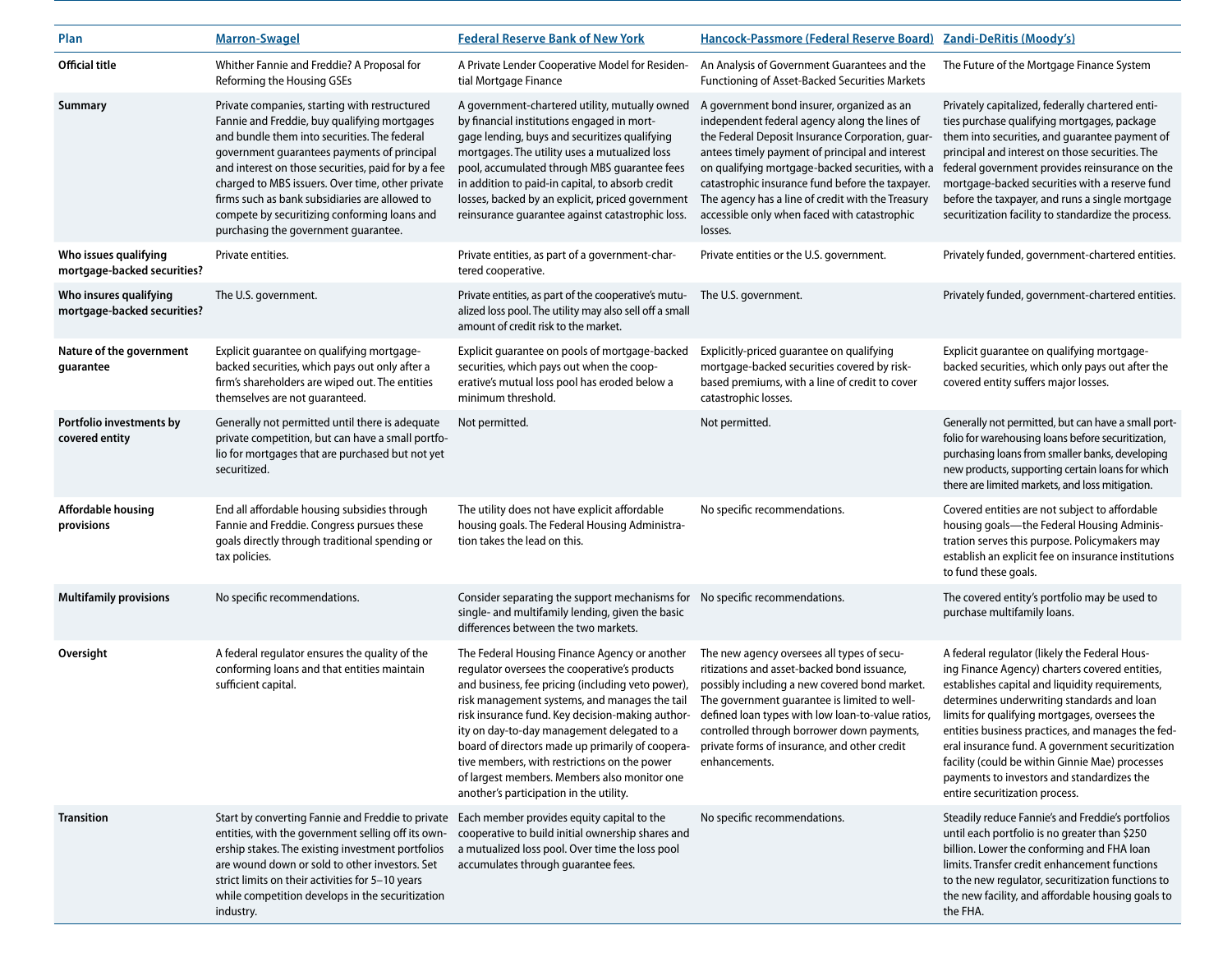| Plan                                                  | <b>Millstein</b>                                                                                                                                                                                                                                                                                                                                                                                                                                                                                                                | <b>Credit Suisse</b>                                                                                                                                                                                                                                                                                                                                                                                                                        | <b>Dynan-Gayer (Brookings)</b>                                                                                                                                                                                                                                                                                                      | <b>Financial Services Roundtable</b>                                                                                                                                                                                                                                                                 |
|-------------------------------------------------------|---------------------------------------------------------------------------------------------------------------------------------------------------------------------------------------------------------------------------------------------------------------------------------------------------------------------------------------------------------------------------------------------------------------------------------------------------------------------------------------------------------------------------------|---------------------------------------------------------------------------------------------------------------------------------------------------------------------------------------------------------------------------------------------------------------------------------------------------------------------------------------------------------------------------------------------------------------------------------------------|-------------------------------------------------------------------------------------------------------------------------------------------------------------------------------------------------------------------------------------------------------------------------------------------------------------------------------------|------------------------------------------------------------------------------------------------------------------------------------------------------------------------------------------------------------------------------------------------------------------------------------------------------|
| <b>Official title</b>                                 | Housing Finance Reform - Restructuring the<br>Government's Role                                                                                                                                                                                                                                                                                                                                                                                                                                                                 | Mortgage Market Comment: GSEs - Still the<br>best answer for housing finance                                                                                                                                                                                                                                                                                                                                                                | The Government's Role in the Housing Finance<br>System: Where Do We Go from Here?                                                                                                                                                                                                                                                   | Moving Beyond Fannie Mae and Freddie Mac                                                                                                                                                                                                                                                             |
| <b>Summary</b>                                        | An independent government corporation (simi-<br>lar to the Federal Deposit Insurance Corpora-<br>tion) supervises the securitization of qualifying<br>mortgages (issued and guaranteed by private<br>firms) and reinsures qualifying mortgage-<br>backed securities, with a privately funded<br>reserve fund standing before the taxpayer.                                                                                                                                                                                      | Split Fannie and Freddie into a "good bank" of<br>well-capitalized, privately-held mortgage guar-<br>antees, and a "bad bank" of problem loans and<br>securities. The "good bank" becomes a privately<br>funded mortgage guarantor that provides a<br>security-level guarantee on certain mortgage-<br>backed securities. The federal government<br>provides reinsurance wrap with a fee-based<br>insurance fund standing before taxpayers. | Private financial institutions issue mortgage-<br>backed securities, with the choice of purchas-<br>ing a government guarantee on qualifying<br>mortgage-backed securities backed by "plain<br>vanilla" mortgage loans. The government guar-<br>antor collects fee and builds an insurance fund<br>that stands before the taxpayer. | Privately funded, government-chartered entities<br>guarantee timely payment of principal and<br>interest on qualifying mortgage-backed securi-<br>ties. These guarantees are then reinsured by an<br>explicit government guarantee, with a privately<br>funded reserve standing before the taxpayer. |
| Who issues qualifying<br>mortgage-backed securities?  | Private entities.                                                                                                                                                                                                                                                                                                                                                                                                                                                                                                               | Private entities.                                                                                                                                                                                                                                                                                                                                                                                                                           | Private entities.                                                                                                                                                                                                                                                                                                                   | Private entities.                                                                                                                                                                                                                                                                                    |
| Who insures qualifying<br>mortgage-backed securities? | Private entities.                                                                                                                                                                                                                                                                                                                                                                                                                                                                                                               | Private entities.                                                                                                                                                                                                                                                                                                                                                                                                                           | The U.S. government.                                                                                                                                                                                                                                                                                                                | Privately funded, government-chartered enti-<br>ties.                                                                                                                                                                                                                                                |
| Nature of the government<br>guarantee                 | Explicit, priced government guarantee on<br>qualifying mortgage-backed securities, with<br>private MBS issuers and insurers as the first in<br>line to cover losses.                                                                                                                                                                                                                                                                                                                                                            | Explicit government guarantee on qualifying<br>mortgage-backed securities, which pays out in a<br>catastrophic loss scenario.                                                                                                                                                                                                                                                                                                               | Issuers have the choice to purchase an explicit<br>government guarantee on timely payments of<br>principal and interest for qualifying mortgage-<br>backed securities.                                                                                                                                                              | Explicit guarantee on qualifying mortgage-<br>backed securities, which pays out only after<br>private shareholders are wiped out and the<br>reinsurance reserve is exhausted. The guarantee<br>does not apply to the covered entities them-<br>selves, nor their debt.                               |
| Portfolio investments by<br>covered entity            | Limited portfolios permitted for liquidity and<br>transactional purposes.                                                                                                                                                                                                                                                                                                                                                                                                                                                       | Permitted with a graduated capital standard,<br>but scaled back significantly (by \$500 billion to<br>\$800 billion).                                                                                                                                                                                                                                                                                                                       | Private firms are allowed to retain investment<br>portfolios with some limits in size or composi-<br>tion.                                                                                                                                                                                                                          | Small portfolios permitted to facilitate the<br>development of new products, but cannot be<br>used for speculative purposes.                                                                                                                                                                         |
| <b>Affordable housing</b><br>provisions               | Remove the affordable housing goals, but con-<br>sider maintaining some affordability initiatives<br>in the restructured system.                                                                                                                                                                                                                                                                                                                                                                                                | Remove the affordable housing mandate, with<br>the exception of multifamily housing, leaving<br>nearly all affordable housing loans under the<br>purview of the Federal Housing Administration.                                                                                                                                                                                                                                             | Transfers the affordable housing goals to other<br>parts of the government.                                                                                                                                                                                                                                                         | Covered entities do not have explicit affordable<br>housing goals. The Federal Housing Administra-<br>tion takes the lead on this.                                                                                                                                                                   |
| <b>Multifamily provisions</b>                         | N/A                                                                                                                                                                                                                                                                                                                                                                                                                                                                                                                             | Multifamily housing goals carry over to the new<br>mortgage guarantor.                                                                                                                                                                                                                                                                                                                                                                      | Unclear whether the government guarantee<br>applies to "plain vanilla" multifamily loans as well.                                                                                                                                                                                                                                   | Government guarantee applies to certain<br>multifamily loans.                                                                                                                                                                                                                                        |
| Oversight                                             | The government corporation supervises the<br>securitization process for safety, soundness, and<br>capital adequacy. Once privatized, the quar-<br>antee business should be subject to enhanced<br>supervision by the Federal Reserve.                                                                                                                                                                                                                                                                                           | The Federal Housing Finance Agency, in<br>conjunction with Congress, defines the credit<br>and operational box for the new mortgage<br>guarantor. Guarantor business restricted to<br>basic mortgage products with well-understood<br>risk characteristics.                                                                                                                                                                                 | No specific recommendations, but the gov-<br>ernment guarantee limited to high-quality<br>mortgages that meet certain down-payment,<br>credit score, and income documentation<br>requirements.                                                                                                                                      | The appropriate federal agency charters and<br>regulates covered entities, including capital and<br>liquidity standards and standards for the qual-<br>ity of qualifying mortgages. Private investors<br>determine the most appropriate organizational<br>structure for each entity.                 |
| <b>Transition</b>                                     | Immediately increase fees to increase reserves,<br>build capital, and crowd-in private investment.<br>Wind down retained portfolios to refocus on<br>core guarantee business. Eliminate dividend<br>on the outstanding Treasury Preferred Stock.<br>Contribute Fannie and Freddie infrastructure to<br>a new utility for issuing conforming mortgage-<br>backed securities. Build reserves at the govern-<br>ment corporation, re-charter the guarantee<br>business at Fannie and Freddie, and recover<br>taxpayer investments. | At first Fannie and Freddie run the quarantor<br>entity, with the potential for private competi-<br>tors in the future. The government may need to<br>provide seed money to overcome the potential<br>difficulties in raising private capital for Fannie<br>and Freddie, possibly by drawing new preferred<br>stock from Treasury.                                                                                                          | No specific recommendations, but define new<br>rules and regulations for the private mortgage<br>market as soon as possible.                                                                                                                                                                                                        | No specific recommendations.                                                                                                                                                                                                                                                                         |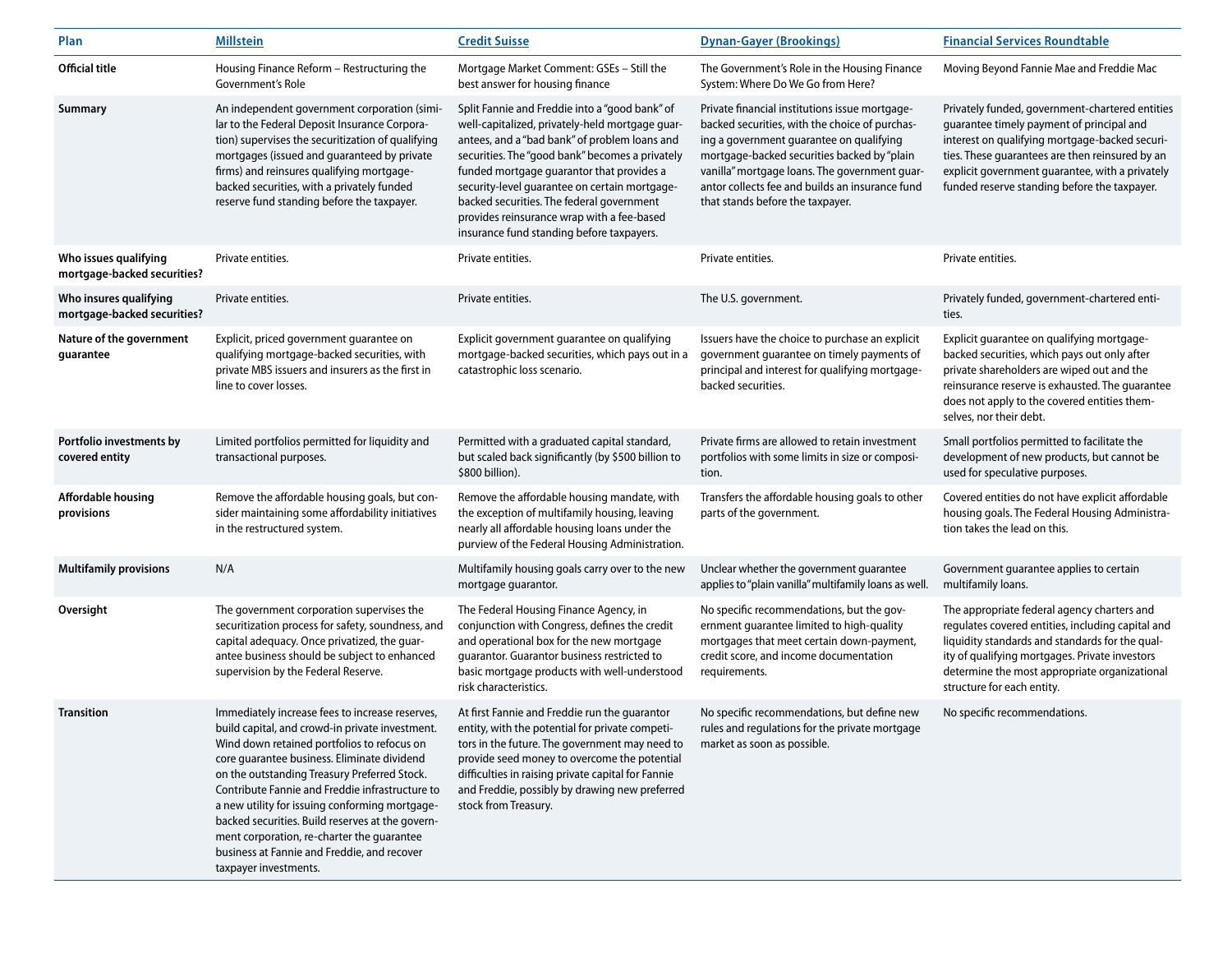| Plan                                                  | <b>NYU Stern</b>                                                                                                                                                                                                                                                                                                                                                                                      | <b>Scharfstein-Sunderam (Harvard)</b>                                                                                                                                                                                                                                                                                                                                                                                          | <b>American Enterprise Institute</b>                                                                                                                                                                                                                                                                                                                                                                                                                               | <u>Pozen</u>                                                                                                                                                                                                                                                                                                                                                                                                                                                                                                             |
|-------------------------------------------------------|-------------------------------------------------------------------------------------------------------------------------------------------------------------------------------------------------------------------------------------------------------------------------------------------------------------------------------------------------------------------------------------------------------|--------------------------------------------------------------------------------------------------------------------------------------------------------------------------------------------------------------------------------------------------------------------------------------------------------------------------------------------------------------------------------------------------------------------------------|--------------------------------------------------------------------------------------------------------------------------------------------------------------------------------------------------------------------------------------------------------------------------------------------------------------------------------------------------------------------------------------------------------------------------------------------------------------------|--------------------------------------------------------------------------------------------------------------------------------------------------------------------------------------------------------------------------------------------------------------------------------------------------------------------------------------------------------------------------------------------------------------------------------------------------------------------------------------------------------------------------|
| <b>Official title</b>                                 | A Blueprint for Mortgage Finance Reform                                                                                                                                                                                                                                                                                                                                                               | The Economics of Housing Finance Reform                                                                                                                                                                                                                                                                                                                                                                                        | Taking the Government Out of Housing Finance:<br>Principles for Reforming the Housing Finance<br>Market                                                                                                                                                                                                                                                                                                                                                            | Toward a Three-Tiered Market for U.S. Home<br>Mortgages                                                                                                                                                                                                                                                                                                                                                                                                                                                                  |
| Summary                                               | Move toward a privatized housing finance<br>market by steadily phasing out the government<br>guarantee. Start by establishing a temporary<br>public-private partnership in which private sec-<br>tor sets the price for mortgage guarantees but<br>quarantees only a fraction (say 25 percent) while<br>the government insures the remainder, with an<br>insurance fund standing before the taxpayer. | A carefully regulated private market is the main<br>supplier of mortgage credit, with a new govern-<br>ment-owned corporation acting as "guarantor<br>of last resort." In times of economic crisis, the<br>government corporation issues and guarantees<br>newly issued mortgage-backed securities, with<br>strict caps on market activity during normal<br>economic times (likely a 5 percent to 10 percent<br>market share). | Eliminate Fannie and Freddie and privatize<br>their assets gradually. The federal government<br>assumes a purely regulatory role in housing<br>finance (outside of the Federal Housing Admin-<br>istration and other subsidy programs), with a<br>focus on ensuring that a high preponderance<br>of loans are prime, specifying when mortgage<br>insurance must be purchased, and mandating<br>that insurance companies have catastrophic<br>contingency reserves. | Gradually phase out Fannie and Freddie and<br>replace it with a well-regulated private MBS market<br>for conventional mortgages. New risk retention<br>rules (namely the Qualified Residential Mortgage<br>rule) will create a three-tiered market: Government-<br>backed mortgage-backed securities comprised<br>of FHA and VA loans; low-risk private mortgage-<br>backed securities comprised of loans exempt from<br>risk retention; and all other private mortgage-<br>backed securities subject to risk retention. |
| Who issues qualifying<br>mortgage-backed securities?  | Private entities.                                                                                                                                                                                                                                                                                                                                                                                     | Private entities (except for times of economic<br>crisis).                                                                                                                                                                                                                                                                                                                                                                     | Private entities.                                                                                                                                                                                                                                                                                                                                                                                                                                                  | Private entities.                                                                                                                                                                                                                                                                                                                                                                                                                                                                                                        |
| Who insures qualifying<br>mortgage-backed securities? | Private entities.                                                                                                                                                                                                                                                                                                                                                                                     | Private entities (except for times of economic<br>crisis).                                                                                                                                                                                                                                                                                                                                                                     | Private entities.                                                                                                                                                                                                                                                                                                                                                                                                                                                  | Private entities.                                                                                                                                                                                                                                                                                                                                                                                                                                                                                                        |
| Nature of the government<br>guarantee                 | Explicit government guarantee on 75 percent of<br>the credit risk for qualifying mortgage-backed<br>securities, acting as a silent partner with the MBS<br>issuer (in the interim).                                                                                                                                                                                                                   | Government corporation issues and guarantees<br>new mortgage-backed securities only when bal-<br>ance sheets of private issuers and guarantors are<br>significantly constrained, with no private capital<br>in the first loss position.                                                                                                                                                                                        | No government guarantee on conventional<br>mortgages.                                                                                                                                                                                                                                                                                                                                                                                                              | No government guarantee on conventional<br>mortgages (beyond FHA and VA).                                                                                                                                                                                                                                                                                                                                                                                                                                                |
| Portfolio investments by<br>covered entity            | Not permitted in the interim (no government<br>guarantee in the long run).                                                                                                                                                                                                                                                                                                                            | Not permitted.                                                                                                                                                                                                                                                                                                                                                                                                                 | N/A (no government guarantee).                                                                                                                                                                                                                                                                                                                                                                                                                                     | N/A (no government guarantee).                                                                                                                                                                                                                                                                                                                                                                                                                                                                                           |
| Affordable housing<br>provisions                      | All efforts to assure housing affordability for<br>low- and moderate-income households made<br>explicit, on budget, and primarily the domain of<br>the Federal Housing Administration.                                                                                                                                                                                                                | Remove the affordable housing goals. All efforts<br>to expand affordable housing credit done<br>through the Federal Housing Administration.                                                                                                                                                                                                                                                                                    | All programs to assist low-income homeowners<br>put on budget. Lower the upper limit of FHA<br>loans and mandates a stricter FHA underwriting<br>standard.                                                                                                                                                                                                                                                                                                         | All programs to assist low-income homeowners<br>put on budget. Raise the down-payment require-<br>ment for FHA and VA programs and establish an<br>income limit for program eligibility. Program eligi-<br>bility is based on a specified percentage above the<br>median family income for the metropolitan area.                                                                                                                                                                                                        |
| <b>Multifamily provisions</b>                         | No specific recommendations.                                                                                                                                                                                                                                                                                                                                                                          | No government guarantee on multifamily loans.                                                                                                                                                                                                                                                                                                                                                                                  | No government guarantee on conventional<br>multifamily loans.                                                                                                                                                                                                                                                                                                                                                                                                      | No government guarantee on conventional<br>multifamily loans (beyond FHA and VA).                                                                                                                                                                                                                                                                                                                                                                                                                                        |
| Oversight                                             | Government insures that the private sector is<br>well capitalized. Regulators can dismantle com-<br>panies that pose a threat to the financial system.                                                                                                                                                                                                                                                | Government corporation works alongside<br>strict regulation of mortgage underwriting and<br>private-sector securitization. Set a preset limit<br>on the government's market share that can only<br>be waved with determination of systemic risk by<br>the Financial Stability Oversight Board.                                                                                                                                 | Government restricts securitization to prime<br>mortgages and mandates mortgage insurance<br>for certain mortgages. Regulation serves to<br>counteract the pressures the private sector feels<br>to originate nonprime mortgages.                                                                                                                                                                                                                                  | Strong regulation of the private market, includ-<br>ing capital requirements that reflect actual risks,<br>more disclosure on loan pools, simpler MBS deal<br>structures, and rules to limit "ratings shopping"<br>among MBS issuers. Establish risk-retention<br>exemptions that increase mortgage standard-<br>ization and promote long-term, fixed-rate<br>mortgages.                                                                                                                                                 |
| <b>Transition</b>                                     | Congress mandates a phased-in end to the<br>government guarantee over the course of 10<br>years, either by reducing loan limits or increasing<br>fees. Create a Resolution Trust Corporation to<br>wind down Fannie and Freddie portfolios, with<br>about 60 percent sold off within the first three<br>years and the rest wound down gradually over<br>the following seven years.                    | Gradually increase fees at Fannie and Freddie<br>and wind down their investment portfolios.<br>Eventually transfer the Fannie and Freddie's<br>information systems and personnel to the new<br>government corporation.                                                                                                                                                                                                         | Phase out Fannie and Freddie through annual<br>20 percent reductions in conforming loan limits,<br>raised capital requirements, and prohibitions<br>from adding to their portfolios. Convert the<br>conservatorship to a receivership and wipe out<br>all equity below the Treasury's holdings. Divide<br>Fannie and Freddie into good bank/bad bank<br>structures and auction off all systems and other<br>company resources.                                     | Gradually phase out Fannie and Freddie by<br>decreasing loan limits. Sunset Fannie and Fred-<br>die's exemption from risk-retention rules after a<br>reasonable number of years.                                                                                                                                                                                                                                                                                                                                         |